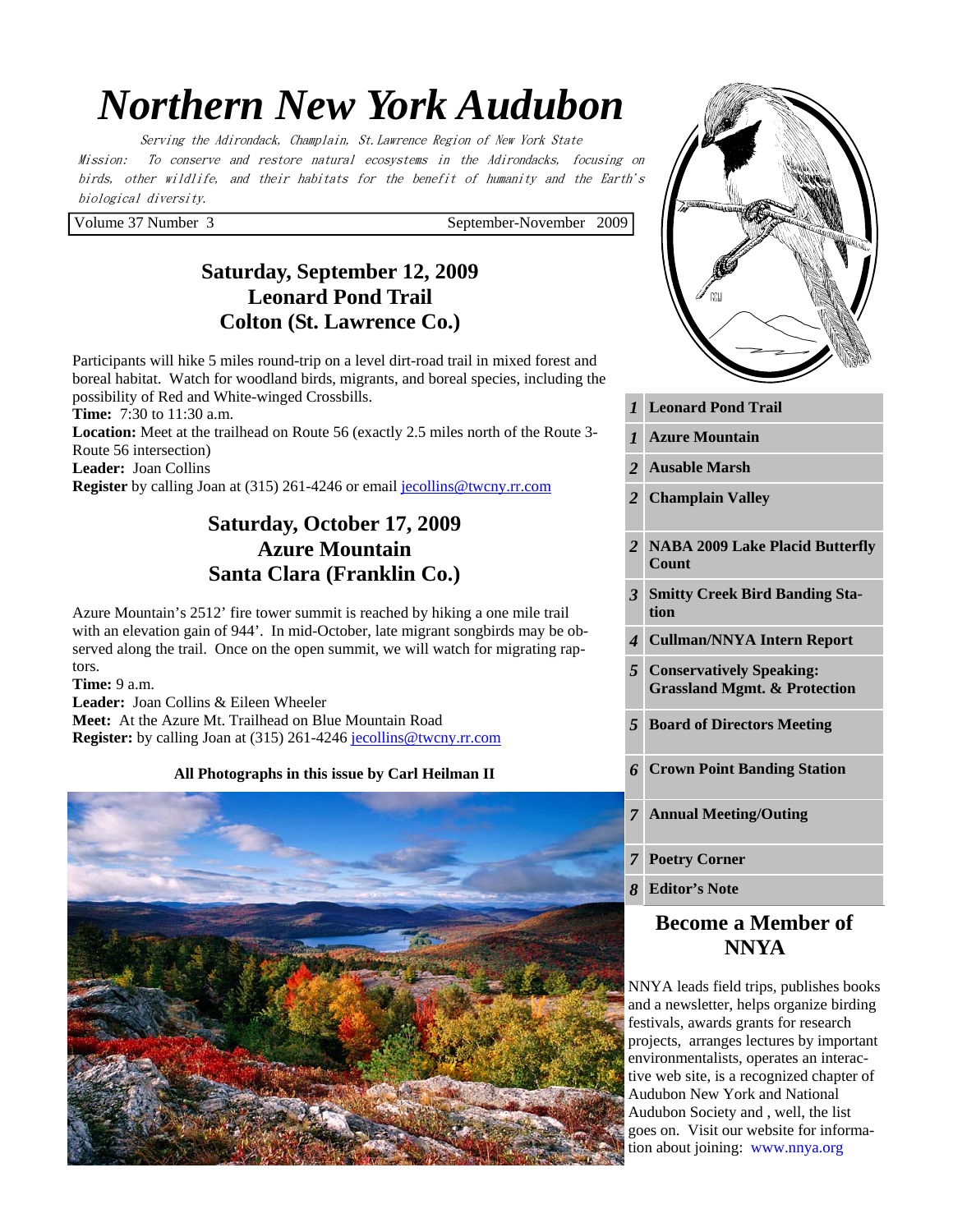2

# **Sunday November 1, 2009 Ausable Marsh Peru (Clinton Co.)**

This area, where the Ausable River empties into Lake Champlain, is a great location to observe migrant shorebirds and waterfowl. The past few field trips at Ausable have been good for spotting rarities, such as White-eyed Vireo and Tundra Swan, so you never know what might show up! In November, there should be waterfowl and lingering songbird migrants.

**Time:** 8:30 a.m.

**Location:** Meet at the parking area just before the campground entrance. **Leader**: Melanie McCormack **Register** by calling Melanie at (518) 312-6123 or email **mruddyduck@aol.com** 

# **Saturday, October 10th 2009 Champlain Valley Westport (Essex County)**

Join Pat and John Thaxton for a birding trip in the Champlain Valley which has a tendency to look absolutely glorious in early October, when migrating waterfowl and raptors show up to take in the views. The trip will start at the Westport Boat Launch and, depending on recent sightings and conditions, take in either Noblewood Park and/or Coon Mountain.

**Time:** 8:00 a.m. **Location:** Meet at the Westport Boat Launch **Leaders:** Pat and John Thaxton **Register:** by calling Pat and John at (518) 576-4232 or email jpthax5317@aol.com

# **NABA's 2009 Lake Placid Butterfly Count**

After being delayed for four days, as we waited for rain to abate and cool weather to turn more seasonal to permit the milkweed to open, this year's count was held on July  $15<sup>th</sup>$ . By then, weather conditions improved sufficiently to proceed, but, nonetheless, there was very little milkweed or other nectaring sources in bloom. We tallied fewer than average number of species and individual butterflies, likely due to the cool rainy weather which persisted in the weeks prior to count. Notable were the low numbers for Monarch (3), White Admiral (1) and a total absence of Bog Coppers for the first time in the count's history. Yet, several species such as Great Spangled and Atlantic Fritillaries were observed in near record numbers.

Canadian Tiger Swallowtail—2, Cabbage White—40, Clouded Sulphur—15, Orange Sulphur—3, Pink-edged Sulphur—4, Coral Hairstreak—1, Great Spangled Fritillary—14, Atlantis Fritillary—20, Meadow Fritillary—9, Harris' Checkerspot—3, Mourning Cloak—2, Milbert's Tortoiseshell—2, White Admiral—1, Northern Pearly-eye—2, Eyed Brown—2, Little Wood Satyr—1, Common Ringlet—4, Monarch—3, Least Skipper—2, European Skipper—24, Peck's Skipper—9, Tawny-edged Skipper—4, Long Dash—11, Northern Broken Dash—1, Dun—5, sulphur sp.—16, fritillary sp.—5.

Total Secies: 25 Total Individuals: 200

Participants: John Brown, Linda LaPan, Larry Master, Ted Mack, Janet Mihuc, Lewis Rosenberg, Sheila Rosenberg (compiler), John Thaxton, Pat Thaxton.

 **—Sheila Rosenberg** 

**NNYA Northern New York Audubon, Inc.** 

#### **Board of Directors**

**Charlotte Demers President Newcomb (518) 582-2157 Larry Master, PhD Vice-President Lake Placid (518) 523-2214 Amy Freiman Treasurer Newcomb (518) 582-3655 John Thaxton Secretary Keene (518) 576-4232** 

 **John Brown** *Vermontville*  **Joan Clark** *Keeseville*  **Joan Collins** *Potsdam*   **Jorie Favreau, PhD** *Tupper Lake*  **Leah Filo** *Tupper Lake*  **Lee Harper** *Massena*   **Glenn Johnson** *Potsdam*   **Leslie Karasin** *Saranac Lake*  **Melanie McCormack** *Plattsburgh*   **Mary O'Dell** *Saranac Lake*  **Peter O'Shea** *Fine*   **Angelina Ross** *Canton*   **Mary Beth Warburton** *Potsdam*   **Eileen Wheeler** *Canton* 

**Northern New York Audubon, Inc. A chapter of National Audubon Society serving the Adirondack, Champlain and St. Lawrence regions of northern New York, including Clinton, Essex, Franklin, Hamilton and St. Lawrence counties.** 

*Correspondence and Membership Information* **Northern New York Audubon PO Box 488 Keene Valley, New York 12943-0488** 

**John Thaxton, Newsletter Editor PO Box 488 Keene Valley, NY 12943-0488** 

**NNYA Web Site: www.nnya.org Charlotte Demers, Web Master** 

*Northern New York Audubon Newsletter* **is published by Northern New York Audubon, Inc.** 

**Vol. 37 No. 3**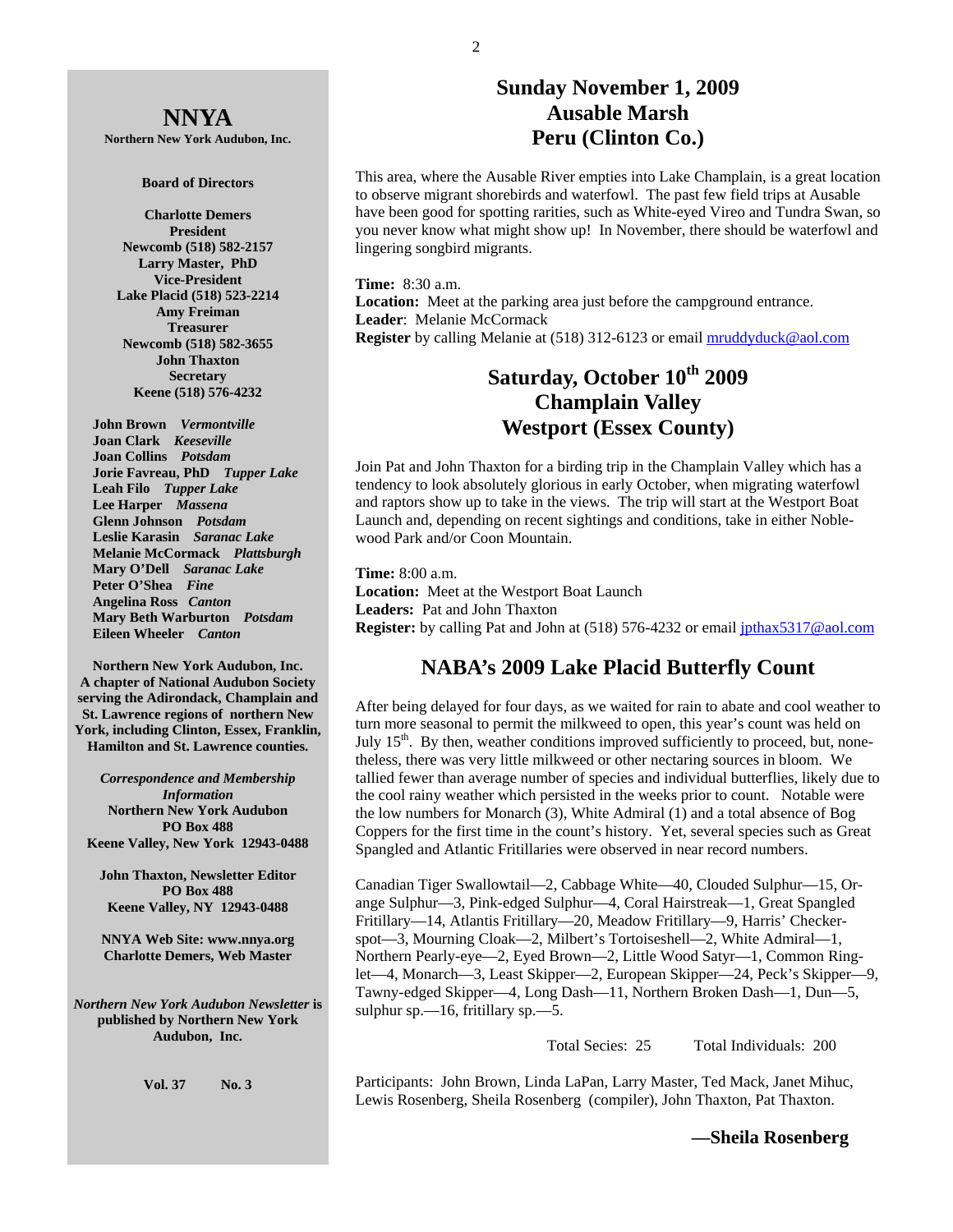## **The Smitty Creek Bird Banding Station**

The Smitty Creek Bird Banding Station at Paul Smith's College finished its third year banding songbirds as part of an international banding program called Monitoring Avian Productivity and Survivorship (MAPS). MAPS was created by the Institute for Bird Populations (IBP) in Pt. Reyes, CA and today comprises more than 1000 banding stations in North America. The data collected with MAPS protocol is important because the methods enable scientists to understand why bird populations are declining. That is, despite the fact that populations of many bird species have been documented to be declining, those data sets don't demonstrate the proximate causes of decline (such as survivorship and reproductive output). MAPS data allows scientists at IBP to isolate the proximate causes (ex., first year survival of yellow warblers drives their population sizes). MAPS data is also analyzed on large spatial scales (ex., bird populations of a region of North America rather than just one National Park) or by habits (migratory or nesting habits).

It is too soon to analyze the data for Smitty Creek as we need (and are committed to gathering) at least 10 years of data. Still, we can report that this year we banded 62 songbirds, collected data on 5 birds that we didn't band (such as hummingbirds which are not part of the study), and recaptured 17 birds that were banded during the last two years, for a total of 84 birds this breeding season. Some of our favorite birds that we banded include black throated blue warblers, hermit thrushes, rose breasted grosbeaks, golden crowned kinglets, Blackburnian warblers, winter wrens, and a family of yellow-bellied sapsuckers. This is in the range of the number of birds that were banded in each of the previous years.

We are grateful to the Joan and Joseph Cullman Conservation Foundation who funded hiring Kelly Hoffman an undergraduate student from Paul Smith's College (PSC). Kelly just finished her freshmen year in the forestry program at PSC and has a strong interest in understanding all of the components of northern forests. Working with her was great fun because she was truly awestruck by her experience. Many birders have forgotten what a thrill it is to identify or observe common birds. Kelly loved every blue jay that she



banded.

We are also grateful to Paul Smith's College Faculty Research and Development Committee who funded hiring Melanie McCormack a master's student from Green Mountain College in Vermont. Melanie said, "For me the highlight of operating a MAPS banding station was being able to see resident birds throughout the breeding season. I feel that just one season provides so much information on fledgling dates, different plumages, and bird behavior. The most exciting day for me was when we caught our first fledgling--a pin-feather covered white-throated sparrow. Banding birds during migration is exciting because of the species variety, but banding during the breeding season is more rewarding because you see birds carrying out the thing that they traveled thousands of miles to do successfully--reproduce. I was also surprised at the numbers of recaptures from previous years. Even though I've known that birds return to the same location to breed each year it was still amazing to see how they return to precisely the same spot, the same net, each year to breed. With the number of fledglings we banded this year I'm sure they are returning because they have such success in the rich forested habitat that Smitty Creek provides."

Smitty Creek was adopted by the Fisheries and Wildlife Science Program Paul Smith's College through the NY DEC's Adopt-a-Natural-Resource Stewardship Program. As part of this program, PSC students collect data for classes such as Forest Soils, Ichthyology, and Stream Ecology and Management. We hope that in the long term the MAPS data can be combined with the data collected by students in their natural resource classes to understand the bird populations at a local level.

**—Jorie Favreau**

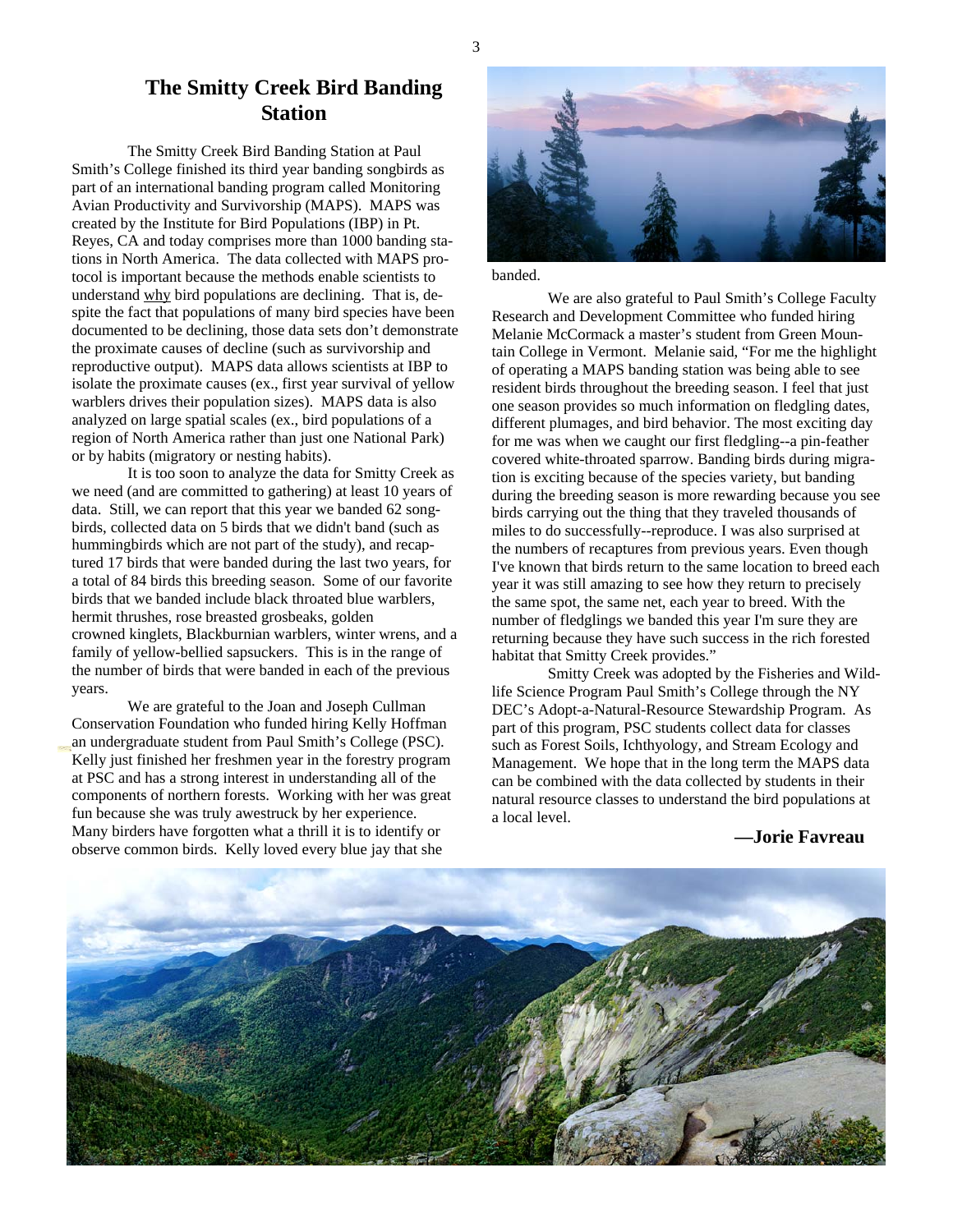## **Joseph &Joan Cullman Conservation Foundation/NNYA/Wild Center Naturalist Intern Report**

As an artist, biologist, and naturalist, birds have always been of particular interest to me. I have been observing them for as long as I remember. As many of you know, the things one can learn simply by careful observation are innumerable. During these past few months as the NNY Audubon Intern at The Wild Center museum I have had opportunity to share these gathered observations with others while learning quite a bit more myself. I've been a casual birder all my life, knowing more than most about birds and loving them dearly, but few early mornings out with the pros and a few out on my own earlier this summer were more than enough to inspire the self-motivation to finally learn *all* the little warblers, vireos, and flycatchers.

Throughout the season, I encouraged people on my trips to find joy in observing all and any birds we encountered; to do more than simply go out in search of only one never-before sighted species. I wanted my teams of birders to get excited about any sightings we had. Experience levels on the trips ranged from the never-birded-before to seasoned birders who were more knowledgeable than me. All of these people together often made for wonderful birding groups. The trips I enjoyed most were the ones where my group and I worked as a team to figure out just what it was that we were looking at. Though I knew for the most part what we were seeing and hearing, I certainly have plenty more to learn.

Birding is an art of quiet observation. A walk in the woods through fragrant spruce/fir forest is, on its own, quite pleasing to the senses. On the more bird-active mornings we were surrounded by the soft chirps of awakening kinglets, chickadees, and (almost always) yellow-rumped warblers beginning their days several yards from where we were standing. This, for me, is better than even the strongest cup of espresso in the

morning; not to say that coffee did not help me get to the birding sites on time. One of the moments I loved most this summer was seeing a large tamarack silhouetted by the sun, its branches dripping with little golden-crowed kinglets dangling from nearly every twig. The tiny birds flitted in and out of view and though the tree was very near I don't believe that any one of us got a solid look at a kinglet just then. The sight had to be taken in as a whole.

I studied primarily art in school, and when I tell people this they look surprised. I usually follow up the statement with a quick and reassuring, "…but my minors were biology and outdoor studies!" Even so, birds permeate all my passions. I never turn off "bird-mode". The majority of my artwork, in recent years, had involved our little feathered friends. Even when I don't intend to make an artwork of a bird, of all the sketches I have done the ones I usually choose to develop are those that include some sort of bird subject. I can't help it. For me, all species of birds indicate some level of wilderness and wildness, a feeling and the sense that I am out of the way, in the woods, and undisturbed by the rest of the world. I want to thank everybody at NNYA for a beautiful summer and the opportunity to do something I love.

This past spring I graduated from St. Lawrence University in Canton, New York with a major in Fine Arts and minors in Biology and Outdoor Studies. Last summer I traveled to the Peruvian rainforest with my ornithology professor to assist her with her ongoing research of obligate army-ant following birds. They are the dull-colored birds of the understory that refuse to forage anywhere except at army ant swarms, snatching up insects and other little creatures that are scared up by the ants (which sting, just like nearly everything else in the rainforest). I'm still working on shaping plans for the future. Next year will be spent in Canton creating a portfolio of artwork for application to an arts graduate program, if I don't choose to go into the sciences, that is. I will also be teaching horseback riding lessons throughout the year.

#### **—April Costa**



4

**Photograph by Carl Heilman II**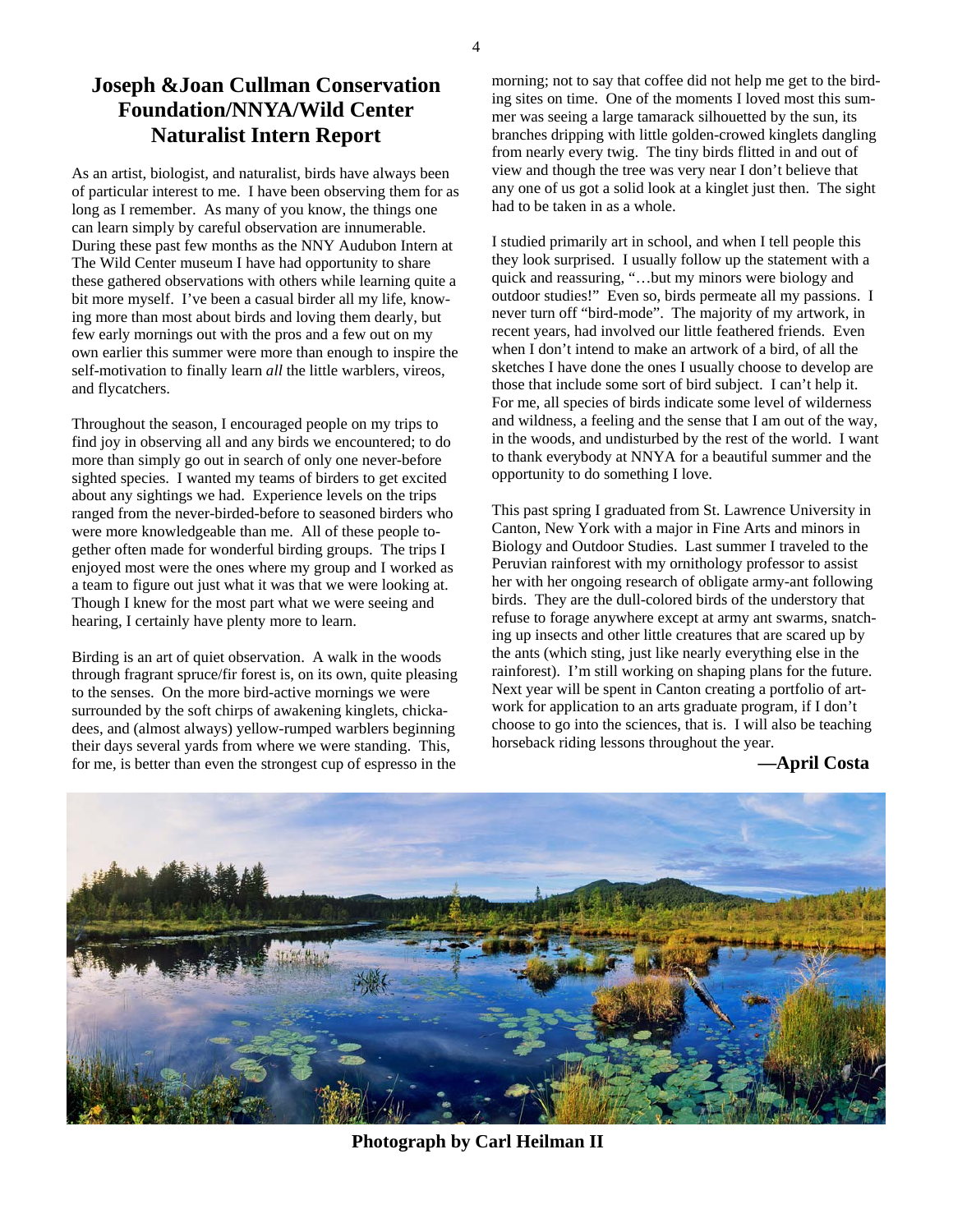#### **Conservatively Speaking**

#### **Grassland Management and Protection**

According to the 2009 *State of the Birds Report* released by Interior Secretary Ken Salazar, grassland birds are among the fastest and most consistently declining birds in North America. Fifty-five percent of grassland species are showing significant declines likely because only about 2% of the tallgrass prairie that existed in the early 1800s still remains. While the traditional habitats most commonly considered to be grasslands are the tall and short-grass prairies of the Midwest, some of the common land-cover types in New York also provide habitat for grassland birds. These include hayfields, pastures, fallow fields, and other agricultural lands, as well as recently abandoned agricultural fields, landfills, airports, and a variety of other uses that maintain the land cover in very early successional stages. In other words, grassland habitat in New York is primarily the result of human activity. Although birds may settle in these alternative grasslands, frequent haying, and overgrazing can create "ecological traps" where birds try to nest but fail to raise their young. Farmland conservation programs provide the best hope for grassland birds and other wildlife.

Over the past 40 years, Breeding Bird Survey (BBS) data for New York show steep (& alarming) population declines: Northern Harrier > 74%, Upland Sandpiper > 93%, Grasshopper Sparrow > 97%, and Henslow's Sparrow > 99%. Additionally, other grassland species in decline in New York include: Short-eared Owl (thought to be extirpated as a breeder), Loggerhead Shrike (also thought to be extirpated as a breeder), Horned Lark, Sedge Wren, Vesper Sparrow, Savannah Sparrow, Bobolink, and Eastern Meadowlark. The primary cause of grassland species decline in the northeastern United States is abandonment of agricultural lands, causing habitat loss as land reverts to later successional stages, or development. Remaining potential habitat is also being lost or severely degraded by intensified agricultural practices such as conversion to row crops or increasingly early and frequent mowing of hayfields.

Since most grassland habitat in the United States is privately owned, the U.S. Fish and Wildlife Service is offering grants for landowners to enhance or restore critical grassland habitat for wildlife through its **Landowner Incentive Program** (LIP). In New York, the LIP funds, totaling \$300,000, are available through the Department of Environmental Conservation (DEC). The DEC is beginning the second round of awards for the Landowner Incentive Program. Last year, during the first round, 14 applications were accepted, representing a total of 1,200 acres with a range of 45 to 100 acres each. Audubon New York supports the Landowner Incentive Program by helping to develop management plans for enrolled properties, and monitors the birds found on the property. Private landowners who own 10 or more grassland acres could be eligible for grants. Landowners who are awarded grants receive technical guidance and financial incentives for the protection of grassland species on their land at the rate of \$55 to \$60 per acre per year.

Partners in the grassland conservation effort have identified 8 focus areas within New York (shown below) where the greatest results can be achieved by grassland conservation initiatives such as the Landowner Incentive Program.



To learn more about the program and obtain an application form, visit the Landowner Incentive Program page at www.dec.ny.gov/animals/32722.html on the DEC website. For questions or comments regarding the program, send an email to F&WLIP@gw.dec.state.ny.us or call (518) 402- 8910. Mike Morgan of Audubon New York can also be contacted for information at  $\frac{m}{2}$  and  $\frac{m}{2}$  and  $\frac{m}{2}$  or (607) 254-2487. The deadline for pre-application submission is Aug. 1, 2009.

For those interested in detailed information on grassland management, Audubon New York recently released a new guide titled, *Plan for Conserving Grassland Birds in New York*, written by Michael Morgan and Michael Burger, completed under contract with the NYS DEC. This groundbreaking assessment finds that private landowners and farmland preservation hold the key to the future survival of grassland species. Audubon New York's comprehensive plan will help guide new and ongoing efforts to curb the precipitous decline of grassland birds in the State. The plan can be found on the Audubon New York web site at: www.ny.audubon.org/PDFs/ ConservationPlan-GrasslandBirds-NY.pdf.

The successful collaboration between the U.S. Fish and Wildlife Service, NYS Department of Environmental Conservation, Audubon New York, and private landowners will provide significant benefits for species that inhabit New York's grasslands.

 **—Joan Collins** 

**NNYA Board of Directors Meeting Sunday, October 4th, 10:30 a.m. The Wild Center** 

**\*\*\*\***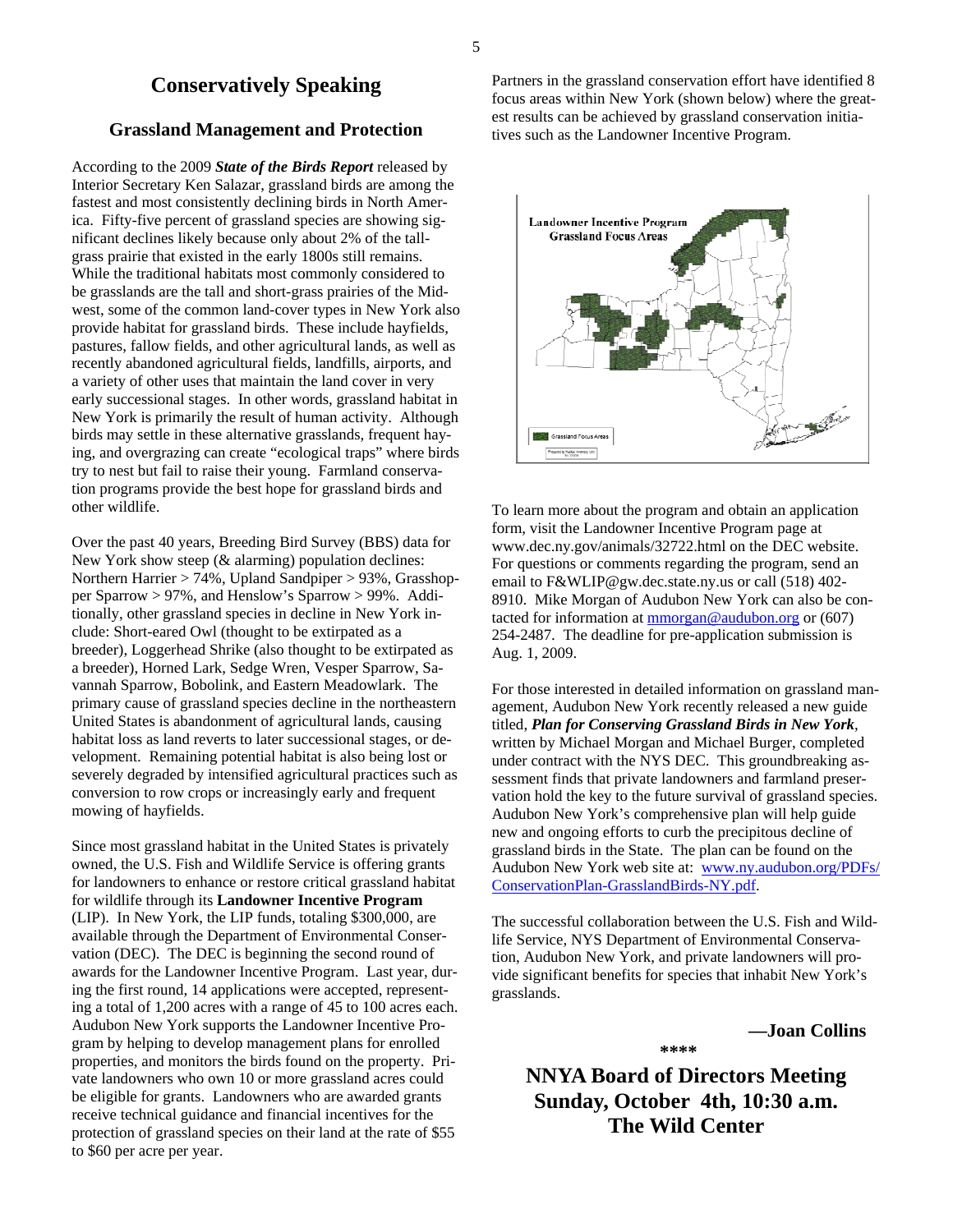### **Crown Point Banding Station Report**

The spring banding station on the 360-acre grounds of the Crown Point State Historic Site opened for the 34th consecutive season of banding between 8-25 May. Operated by the Crown Point Banding Association (CPBA), through an agreement with the NYS Office of Parks, Recreation & Historic Preservation (OPRHP), the station is located in thickets of hawthorn-juniper west of His Majesty's Fort. The modest totals of 57 species and 457 individual birds were a slight improvement over May 2008 [51 sp., 384 birds], but below usual expectations. Notable for their absence were Yellowrumped (Myrtle) Warblers, with no major waves and just 20 banded.

**The '09 totals:** 1 Hairy Woodpecker; 3 Northern Flicker; 1 Pileated Woodpecker; 10 "Traill's" Flycatcher; 7 Least Flycatcher; 1 Eastern Phoebe; 7 Great Crested Flycatcher; 1 Eastern Kingbird; 2 Warbling Vireo; 1 Red-eyed Vireo; 32 Blue Jay; 3 Tree Swallow; 2 Barn Swallow; 12 Black-capped Chickadee; 8 House Wren; 1 Winter Wren; 2 Ruby-crowned Kinglet; 6 Eastern Bluebird; 3 Veery; 1 Swainson's Thrush; 7 Wood Thrush; 15 American Robin; 44 Gray Catbird; 3 Brown Thrasher; 12 Cedar Waxwing; 1 Tennessee Warbler; 4 Nashville Warbler; 1 Northern Parula; 18 Yellow Warbler; 2 Chestnut-sided Warbler; 9 Magnolia Warbler; 2 Cape May Warbler; 1 Black-throated Blue Warbler; 20 Yellow-rumped (Myrtle) Warbler; 2 Prairie Warbler; 3 Blackpoll Warbler; 2 Black-and-white Warbler; 11 American Redstart; 1 Ovenbird; 4 Northern Waterthrush; 38 Common Yellowthroat; 3 Wilson's Warbler; 3 Eastern Towhee; 2 Chipping Sparrow; 1 Field Sparrow; 2 Savannah Sparrow; 10 Song Sparrow; 9 Lincoln's Sparrow; 6 White-throated Sparrow; 3 White-crowned Sparrow; 5 Northern Cardinal; 2 Rosebreasted Grosbeak; 1 Indigo Bunting; 3 Common Grackle; 3 Brown-headed Cowbird; 22 Baltimore Oriole; 78 American Goldfinch. TOTAL: 457 individuals of 57 species.

 There were returns of 30 birds of a dozen species banded at Crown Point in previous years, the oldest a Blackcapped Chickadee and a Baltimore Oriole, each now at least five years, 11 months old. Warbler variety was a respectable 17 banded species (plus three others present), but short of the 23 species banded in 2007. Boreal warblers included Tennessee, Cape May, Blackpoll, and Wilson's, while two Prairie Warblers were near the northern edge of their range. A Pileated Woodpecker banded 17 May was the fifth netted since 1997, and three Eastern Towhees set a new station record. Immature Bald Eagles were seen on five days, with a low kettle of seven subadults and a nearby adult just overhead on 10 May. A kettle of 22 Turkey Vultures also circled the forts on 21 May. Other notable species seen or heard, but not banded, included Black-billed Cuckoo, Common Nighthawk, Northern Mockingbird, Blue-winged Warbler, and Orchard Oriole. Even when the banding is slow, the birding is usually good at the tip of the peninsula.

 Groups included Bolton, Minerva, Moriah, and Whitehall Central Schools, as well as an environmental science class from North Country Community College, but the number of students was down, with some expected classes unable to leave their school districts, due to budget constraints. A program for adjudicated youth, who had visited the station for the past dozen years, was a similar victim of state budget cuts. The number of individuals and families increased, however, bringing 200+ visitors to the station over the 18 days.

 Starting in 1990, students and other visitors who release a bird each receive a certificate, and since the inception of the program a total of 1,186 certificates have been issued. Polaroid photos of the student holding their bird prior to release have now been replaced by digital shots. If a released bird returns in a subsequent year, or is encountered elsewhere, the person is notified, with 63 such student bird returns to date. Adult visitors sometimes recall "their" bird, released as a child at Crown Point a decade or more ago.

 Banders Mike Peterson & Gary Lee camped at the station and Gordon Howard commuted daily from Auger Lake. Others who spent up to several nights at the station in order to help before dawn and until dusk included Tom Barber of Burlington, VT; Wendy Burkowski of Bolton Landing; Carolyn & Pierre Cyr and Woody Cyr of Warrensburg; Rob Corey & Jo-Anne MacKenzie and Brenna Corey of Baie d'Urfé, QC; Melanie McCormack of West Chazy; and Susan French Peterson of Montréal, QC. MaryAnne Allen & Cecelia Wojciukiewicz of Witherbee assisted on days with school groups. We're especially grateful to those who helped transport various parts of the banding station from, and back to, Elizabethtown, Inlet, and New Jersey: MaryAnne & Mike Allen, Rudy Bobka, Malinda Chapman, Stan Corneille, Judy Heintz, Gordon Howard, Dan Lee, Gary Lee, and Bob Wei. And countless visitors showed a ready willingness to grab a sport radio and check nets.

 OPRHP management and staff from the Albany and Saratoga/Capital District offices paid site visits and met with representatives of CPBA and Historic Site personnel to view the banding area and discuss possible removal of invasive plants, especially Common Buckthorn. Much of what was hawthorn-juniper-cedar thickets in 1976 is now open field or reforested with white pine and green ash. Special thanks go to Historic Site Manager Thomas Hughes, Jake Putnam, and the rest of the Crown Point staff for their continued cooperation and many kindnesses. We greatly appreciate the interest in habitat maintenance of Ray Perry and Traynor Biasiolli at OPRHP in Albany, as well as that of Regional Director Alane Ball Chinian, Asst. Regional Director Bob Kuhn, and Natural Resource Steward Biologist Casey Holzworth of OPRHP in Saratoga Springs. **—Mike Peterson**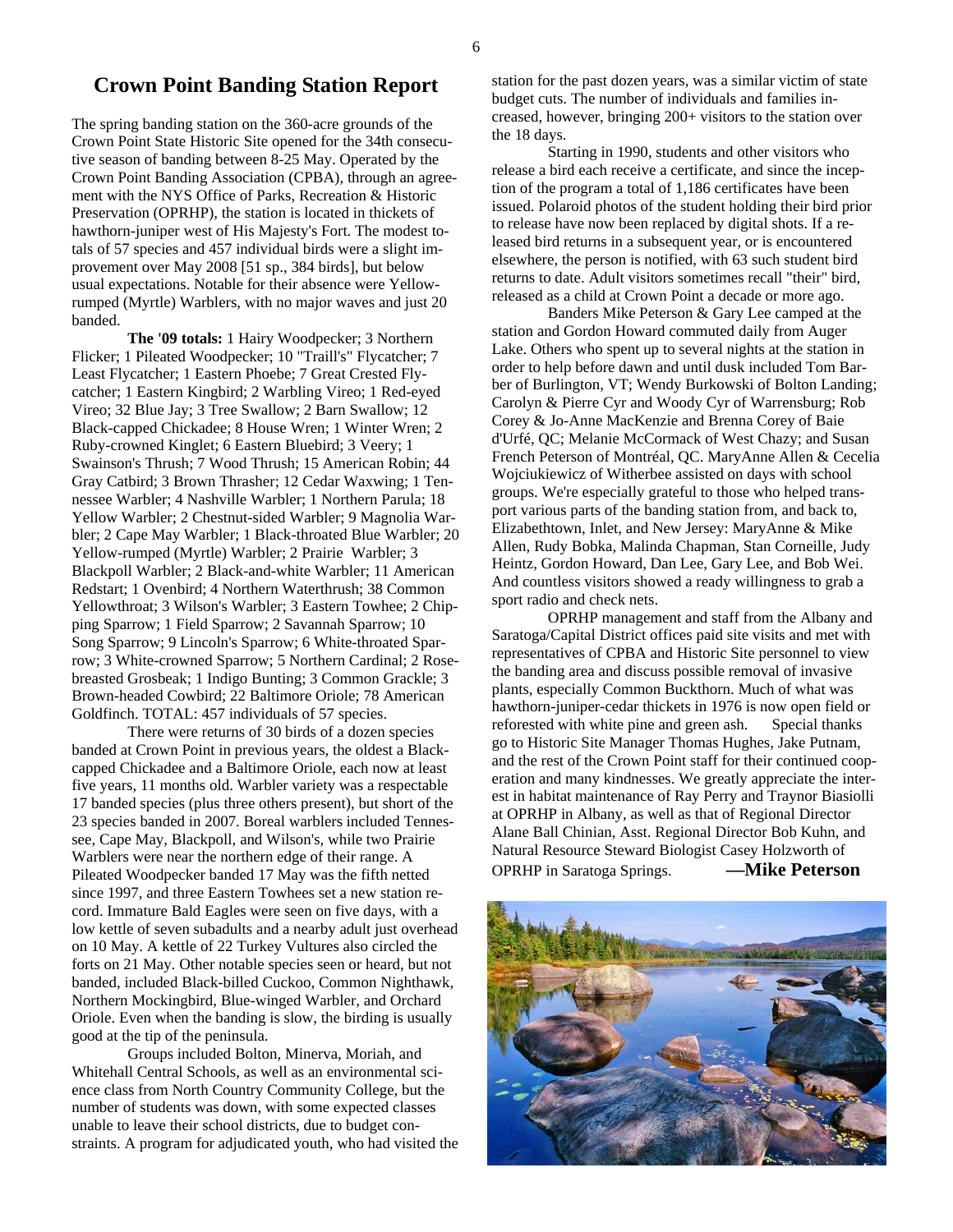### **NNYA Annual Meeting/Outing at Altona Flat Rock**

NNYA held its annual meeting/outing at Altona Flat Rock, an 18-mile long, 3-mile wide sandstone barren created by the catastrophic drainage of proglacial Lake Iroquois 12,000 years ago. Almost 5,000 acres of pine barrens and forest owned by the Miner Institute surround the Flat Rock area and support 120 species of birds, 30 species of mammals and 15 herptiles.

 More than twenty NNYA members showed up and began the day with a morning-long bird walk led by Dr. Kenneth Adams of SUNY Plattsburgh. Dr. Adams selected an ecosystem in the upper Little Chazy watershed (forest, river, bog, fen, pine barren) that seemed most promising for the day and, sure enough, several members of our group saw the first Acadian flycatcher ever recorded in Clinton County (special credit goes to NNYA member Ted Mack, who heard the bird and noted the habitat—a thick stand of mature hemlocks hard by a stream).

 After managing to negotiate our way across a very swollen stream we repaired to the cabin on the Minter institute's property and had lunch while President Charlotte Demers conducted a brief meeting during which the board members present voted in your newest director, Angelina Ross, a DEC wildlife management specialist who had done, and continues to do, extensive research on Adirondack spruce grouse populations.

 Toward the end of lunch, Dr. Adams reached into bag full of raffle tickets and pulled out the winner of this year's prize, a Swarovski ST-80 spotting scope with a 20X-60X zoom lens and a carrying case. The winner: Lois Konikowski, a new donor from Silver Lake, NY & Florida.

 Dr. Kenneth Adam is a professor at Plattsburgh State University where he teaches courses in Plant Ecology, Forest Ecology and Management and Wildlife Ecology and Management. His primary research interests are the effects of disturbance on ecosystem development. Since 1974 Ken has utilized forest stands owned by the William H. Miner Research Institute in Chazy, New York to study the ecological effects of silvicultural treatments, fire, and most recently, ice storm impacts. Ken received a PhD in forest ecology from the College of Environmental Science and Forestry in Syracuse, NY. **—JohnThaxton** 







 **Photographs by Carl Heilman II** 

## **Poetry Corner**

#### **Flying Crooked**

 The butterfly, a cabbage-white, (His honest idiocy of flight) Will never now, it is too late, Master the art of flying straight, Yet has—who knows so well as I?— A just sense of how not to fly: He lurches here and here by guess And God and hope and hopelessness. Even the aerobatic swift Has not his flying-crooked gift.

#### **—Robert Graves**